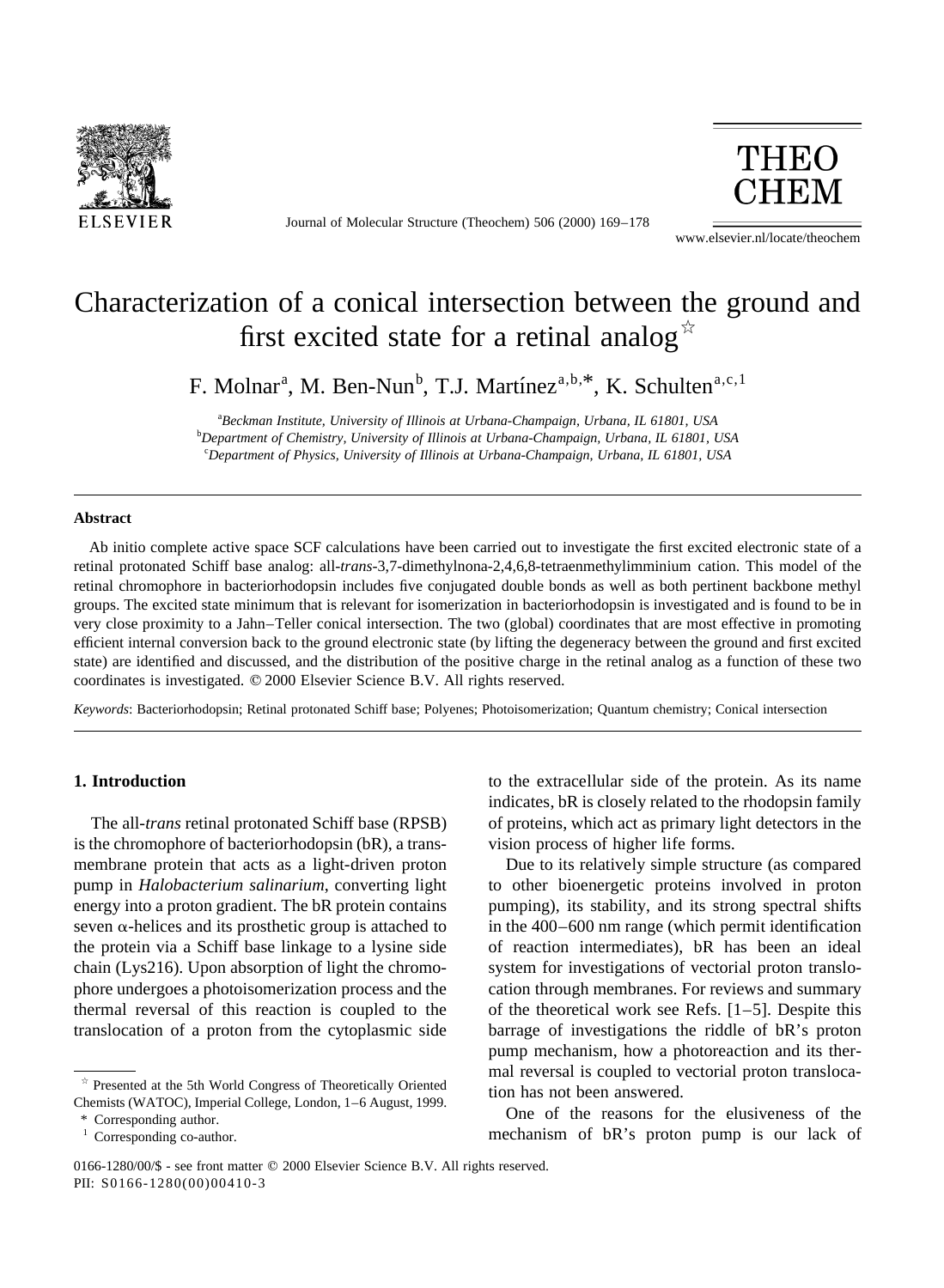

Fig. 1. Structure and atom labeling of retinal protonated Schiff base (panel a) and its analog: all-*trans*-3,7-dimethylnona-2,4,6,8-tetraenmethylimminium cation (panel b).

complete knowledge of the exact nature of the photoproduct that triggers proton release from retinal to Asp85, which is connected to the extracellular side through a water channel. In order to determine the photoproduct in molecular dynamics simulations, starting from the well-known ground state structure of bR [6,7], accurate ground and excited state potential energy surfaces are required. In order to provide such surfaces, we consider in this paper an *isolated* retinal analog model that permits us to characterize the first excited state in vicinity of the minimum and conical intersection (CI) (between the ground and first excited state) associated with isomerization around the  $C_{13}$ = $C_{14}$  bond (see Fig. 1). The characterization of the first excited state will enable us to extend and improve earlier quantum mechanical studies of the photoreaction dynamics in the protein reported in [8]. Such studies of the first step in the photocycle are part of our investigations of the early intermediates in the photocycle and the role of water molecules within the protein interior [9–15].

A faithful description of bR's photodynamics and of the resulting photoproducts depends on the availability of accurate potential-energy surfaces (PESs) and on the ability to treat the quantum mechanical nature of the nuclear motion. The initial photoinduced isomerization of retinal from its all-*trans* to 13-*cis* structure is widely believed to occur on a sub-picosecond time scale and it eventually provides the driving force for the translocation of protons. The elementary photoisomerization event proceeds on multiple coupled PESs; following the absorption of a photon, ground state population is transferred to the first excited state and the ensuing intramolecular dynamics finally lead to the transfer of excited state population back to the ground electronic state. This population transfer is expected to be most efficient in regions of the potential surface where the ground and excited states are nearly or exactly isoenergetic, for example at a CI.

In our previous studies [8,16], a simple three-state model was used to describe the photoisomerization process. The three PESs differed only in their dependence on one torsional coordinate: the angle  $\phi$  about the  $C_{13}$ =  $C_{14}$  double bond. Experimental evidence, which supports a three-state model, is available [17,18]. However, recent experimental [19–21] and theoretical [22–24] studies suggest that the initial motion out of the Franck–Condon region does not involve a torsional coordinate. Whereas our previous studies treated the crossing between the ground and excited state as an avoided crossing, these theoretical studies (of 11-*cis* retinal protonated analog) indicate that the decay back to the ground electronic state proceeds via a true crossing, i.e. a CI [23–25]. This could have a profound effect on the photodynamics since internal conversion is known to be extremely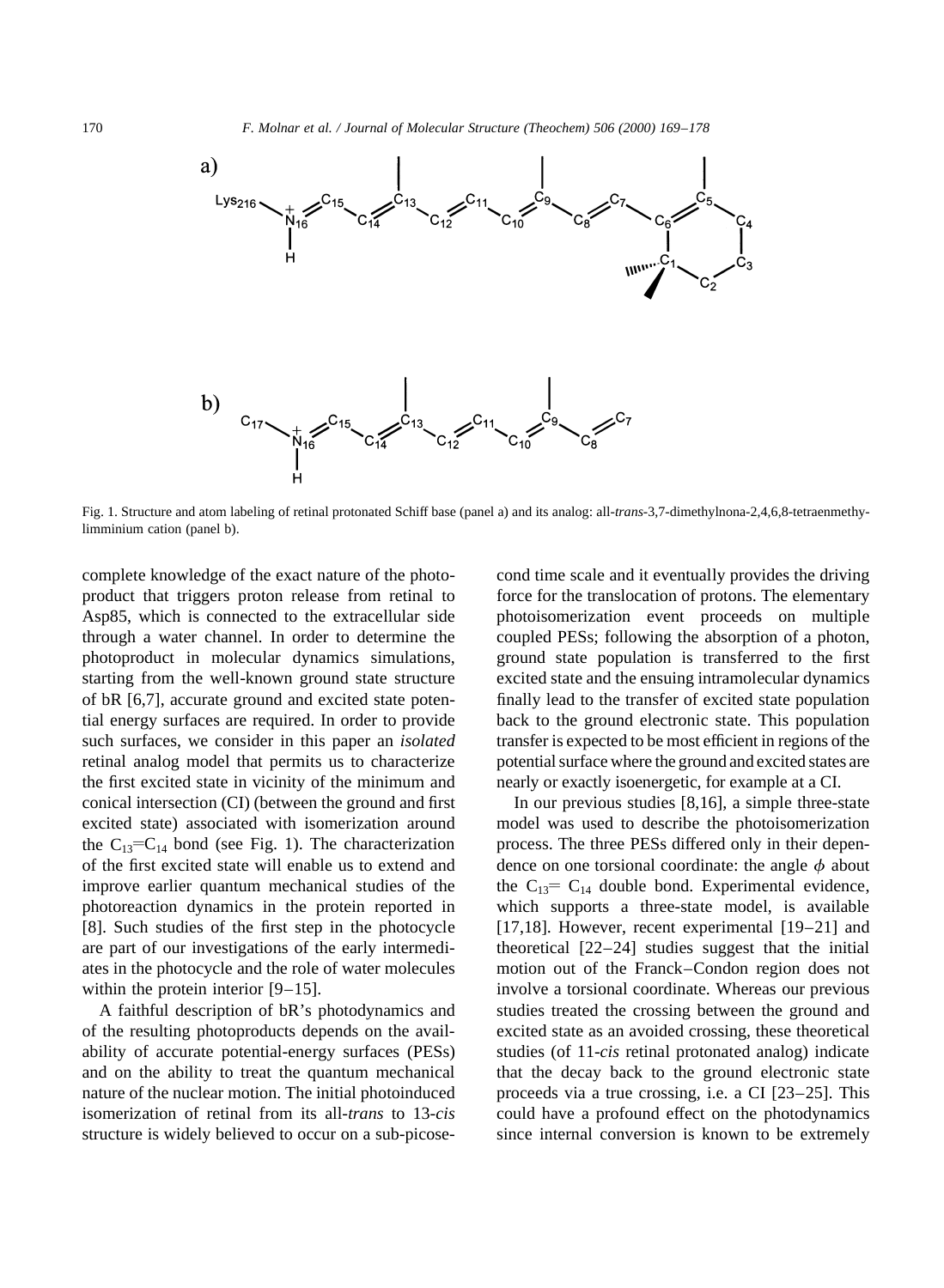efficient when CIs are encountered [26]. The description of CIs requires that the PES of the coupled electronic states differ in at least two coordinates, for example the  $C_{13}=C_{14}$  torsion (see Fig. 1) and bond stretching [22–24]. The theoretical investigation of the minimum energy path of the 11-*cis* analog [24] revealed that the initial motion on the first excited state involves skeletal (i.e. stretching) relaxation which is followed by a torsional motion. The present work differs from this study in two ways. First, while an 11-*cis* analog was previously used as a model for rhodopsin, we use an all-*trans* analog because we are interested in bR. Second, the analog used in the present study includes two additional methyl groups: one on the retinal backbone and one as a replacement of the Lys216 link of the chromophore (see Fig. 1). To our knowledge this is the largest RPSB analog model ever studied. However, we note that our model does not include the protein environment.

# **2. Methods**

# *2.1. Quantum chemistry of the retinal Schiff base*

A suitable description of electronic excited states in molecules, including retinal analogs and their protonated Schiff bases, requires an ab initio description accounting at least for static electron correlation. The complete active space (CAS) methods developed by Roos and coworkers [27] have been shown to provide an accurate account of these effects, and are often quantitatively accurate when supplemented by low-order perturbation corrections [28]. Since these methods are computationally very demanding, it is not yet feasible to carry out calculations on the retinal chromophore itself. However, calculations are possible for analogs slightly smaller than retinal. In particular, analogs which omit the beta-ionone ring have been widely used because this ring is likely to have only a small effect on the electronic behavior of the conjugated backbone [29]. Accordingly, we have chosen for the present study the model Schiff base all-*trans*-3,7-dimethylnona-2,4,6,8-tetraenmethylimminium cation shown in Fig. 1. This model includes ten conjugated  $\pi$  electrons as well as two pertinent methyl group on retinal's backbone, and an additional methyl groups that replaces the Lys216 link of the chromophore, but it neglects the beta-ionone ring.

All calculations were carried out with the program MOLPRO98 [30] using CASSCF in a  $\pi$  active space of ten electrons in ten orbitals and the  $6-31G^*$  basis set [31,32]. A state-averaging procedure, equally weighting the two lowest states  $(S_0 \text{ and } S_1)$ , was used to determine the optimal CASSCF orbitals. This stateaveraged (SA) CASSCF(10,10) wave-function includes a large portion of static correlation energy and it allows a satisfactory description of the first excited state. The chosen active space is large enough to include the most important configurations. This has been verified by rotating the orbitals bordering the active space and monitoring the ground and excited state energies, properties that were found to be unaffected. All calculations were done in vacuo and optimizations were carried out in the full space of geometrical coordinates. Using 2 Gbytes of RAM, a typical evaluation of energies and other properties (e.g. energy gradient, nonadiabatic coupling) for a single geometry required between 8 and 12 CPU hours on an SGI Orgin2000 processor.

## *2.2. Minima and conical intersection*

The SA-CASSCF(10,10) molecular geometry has been optimized on the ground and excited states. Convergence was reached when the norm of the gradient vector was less than  $10^{-6}$  a.u. For the ground state minimum, the search was started from the equilibrium geometry determined by a DFT/B3LYP calculation in the  $6-31G^*$  basis set. Our search for the excited state minimum started from the ground state equilibrium geometry, with a  $90^{\circ}$  torsion induced around the  $C_{13}=C_{14}$  bond. The calculations therefore target the local minimum which is relevant to the all $trans \rightarrow 13-cis$  isomerization process in bR. We have not searched for local minima corresponding to torsion about other double bonds, e.g. the  $C_{11} = C_{12}$ bond. However preliminary calculations suggest that, in the vicinity of the Franck–Condon region, the force constant for rotation around the  $C_{13}=C_{14}$  is lower than the force constants for rotations around the other (nominally) double bonds, e.g.  $C_{11} = C_{12}$  and  $C_9 = C_{10}$ .

A search for the geometry of the CI was started from two different initial geometries, the  $S_0$  and  $S_1$ minima mentioned above, and converged to the same structure. The procedure involved at each point calculations of the gradient on the first excited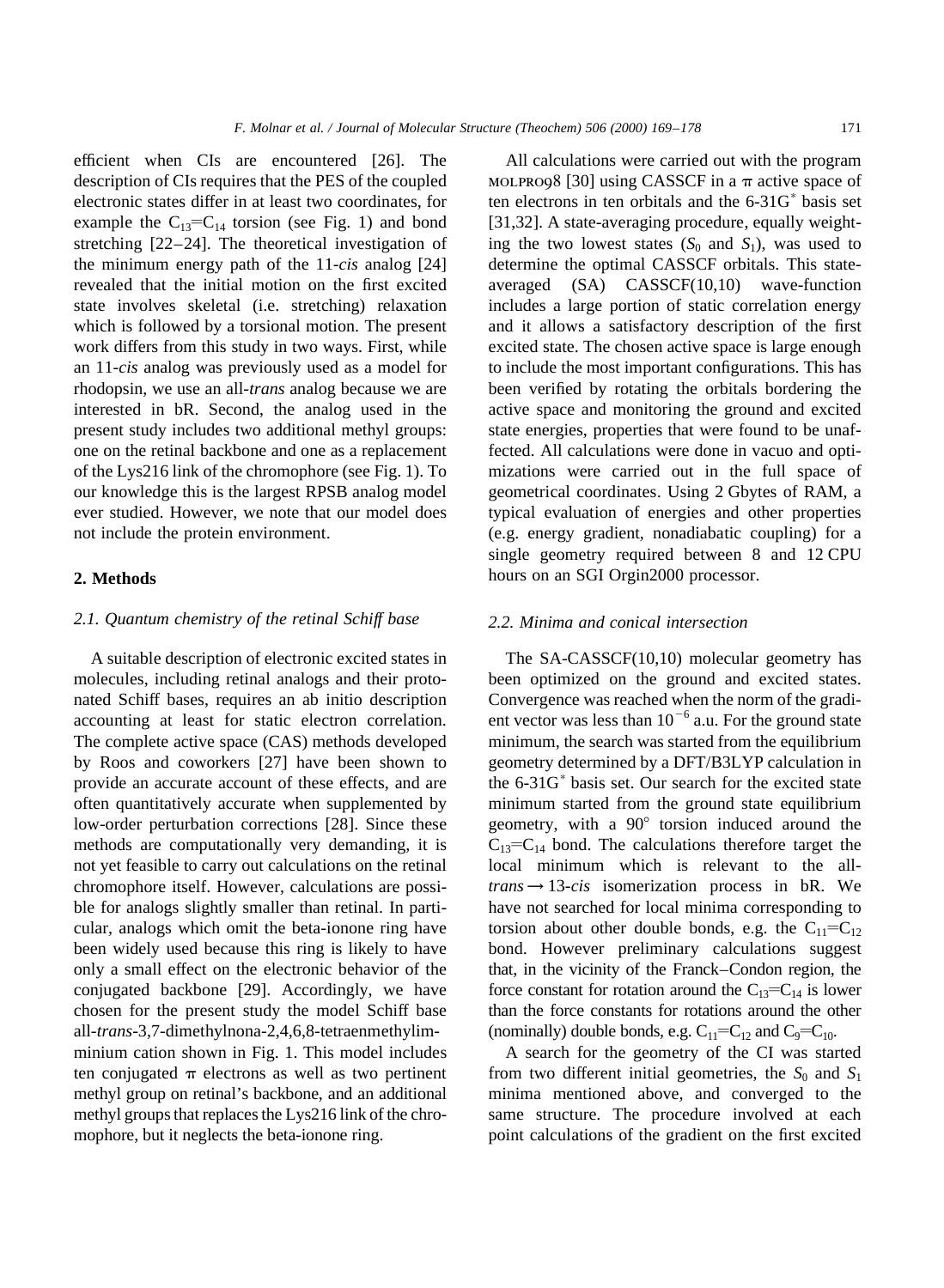

Fig. 2. Structures of the retinal analog at the minima of the ground  $(S_0)$  and first excited  $(S_1)$  state: (a) the compound at the  $S_0$  all-*trans* minimum is planar with reduced single/double bond alternation near the Schiff base; (b) the compound at the  $S_1$  minimum shows a 91.5° torsion around the  $C_{13}$ = $C_{14}$  bond and a significant increase in this bond length. The structure at the *S*<sub>1</sub> minimum nearly coincides with the structure at the lowest point of the conical intersection between  $S_1$  and  $S_0$ . Bond distances and angles are indicated in  $\AA$  and degrees, and their values at the conical intersection are indicated in brackets.

state, the difference gradient between the  $S_0$  and  $S_1$ states (the  $\vec{h}$ -vector), and the nonadiabatic coupling vector (the  $\vec{g}$ -vector) between the two states [33,34]. The calculation of the  $\vec{g}$ -vector, as implemented in molpro, neglects the geometry dependence of the molecular orbitals. In judging the corresponding errors one should recall that in the adiabatic representation there are two contributions to the derivative of the electronic wave-function with respect to the nuclear coordinates, one from the variation of the configuration interaction coefficients and a second from the variation of the molecular orbitals; since the molecular orbitals are determined with state averaging, their dependence on the nuclear coordinates is expected to be small and can be neglected.

Once the CI had been located, the ground and excited states PESs were mapped along the two coordinates that lift the degeneracy of the two states: the  $\vec{g}$ and  $\vec{h}$ -vectors. The  $\vec{g}$ -vector was found to vary strongly in the vicinity of the CI, but it is always dominated by a component corresponding to torsion around the  $C_{13}=C_{14}$  bond. We therefore chose this torsion along with the  $\vec{h}$ -vector as the two coordinates along which we sampled the ground and excited state PESs. We chose seven points along each direction, i.e. a total of 49 points with steps of  $10^{\circ}$  and 0.0716 Å.

# **3. Results**

As described above we have used the program molpro to identify the equilibrium geometries on the ground and excited electronic state, as well as the geometry corresponding to the lowest energy CI, for the retinal analog shown in Fig. 1. We have also explored the PESs in the vicinity of the CI. The results are described below.

## *3.1. Potential energy surfaces*

The equilibrium geometries of the ground and excited state of the RPSB analog investigated (see above) are depicted in panels (a) and (b) of Fig. 2.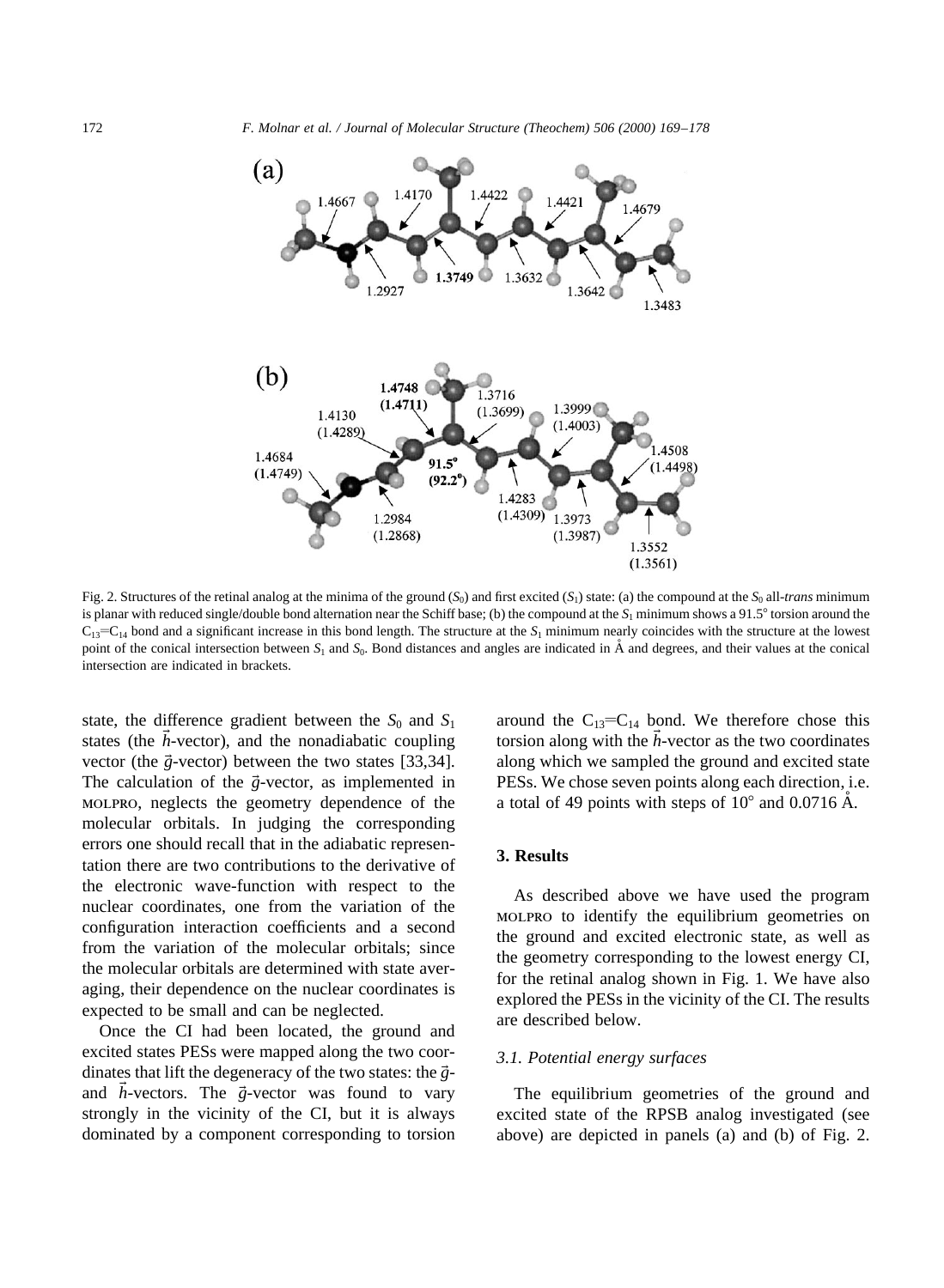Table 1 Energies and energy differences of ground and excited states for the three structures discussed in the text

|             | $S_0$ minimum   | $S_1$ minimum   | CI              |
|-------------|-----------------|-----------------|-----------------|
| Hartree     |                 |                 |                 |
| $S_0$       | $-519.19720829$ | $-519.11743101$ | $-519.11109212$ |
| $S_1$       | $-519.06832703$ | $-519.11195824$ | $-519.11099889$ |
| kcal/mol    |                 |                 |                 |
| $S_0$       | 0.0             | 50.06           | 54.04           |
| $S_1$       | 80.87           | 53.49           | 54.10           |
| $S_1 - S_0$ | 80.87           | 3.43            | 0.06            |

The carbon backbone is completely planar in the ground state minimum (panel a) implying that any steric repulsion between the two methyl groups on the backbone is negligible. This should be contrasted with retinal in bR, where X-ray structures reveal significant deviations from planarity [6,7]. Our results suggest that nonplanar distortions of the retinal molecule in bR, and any resulting enhancements of bond selectivity in photoisomerization, must be ascribed to the influence of the protein environment. It is notable that bond alternation in the ground electronic state (panel a) is diminished near the Schiff base. The



Fig. 3. Energies of the ground and first excited state of the retinal analog as a function of displacement along the  $\vec{h}$  - vector (in  $\hat{A}$ ) and the  $C_{13}$ = $C_{14}$  torsional angle (in degrees). All other coordinates are constrained to their values at the conical intersection and the zero of energy has been set to the ground state equilibrium value. The graphical rendering of the retinal analog depicts the  $h$ -vector and the torsion, and the inset presents the magnitude of the nonadiabatic coupling as a function of the  $h$ -vector and the C<sub>13</sub>-C<sub>14</sub> torsional angle.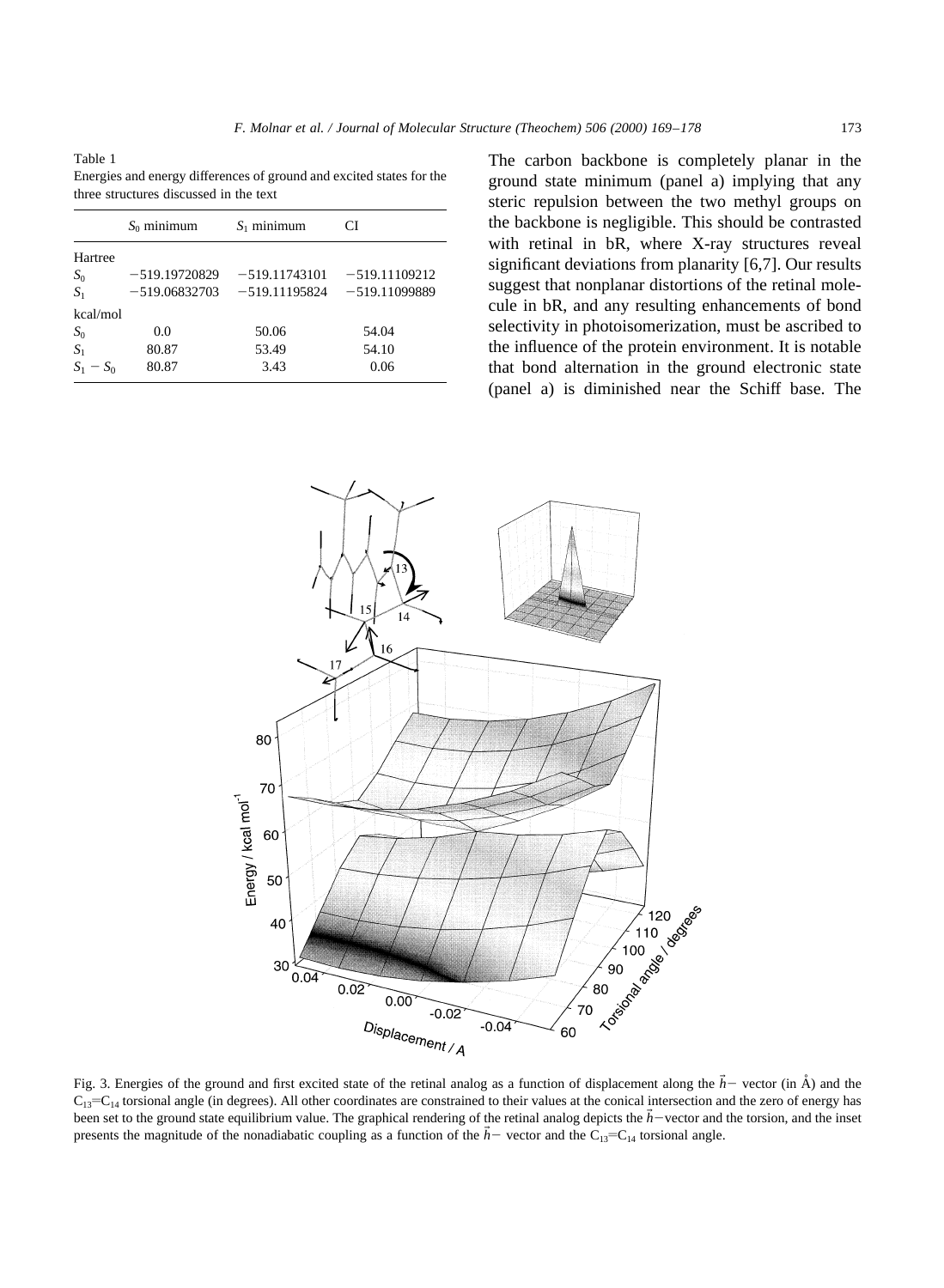

Fig. 4. Energy difference between the  $S_1$  and  $S_0$  states along the  $\vec{h}$ vector, and as a function of the length of the  $C_{15} = N_{16}$  bond as well as of the  $C_{13}=C_{14}$  bond. (Other coordinates are constrained to their values at the conical intersection.)

length of the nominal single bond  $C_{14} = C_{15}$  measures 1.417 Å while the nominal double bond  $C_{13}=C_{14}$ measures 1.375 A. The remaining bonds reflect a more typical bond alternation pattern. At the excited state equilibrium geometry the  $C_{13}=C_{14}$  double bond extends to 1.475  $\AA$  and it is rotated by 91.5°. Further changes between the ground and excited state involve mainly atoms  $C_{15}-C_{10}$ . For example, the nominal single bond  $C_{12}-C_{13}$  assumes a length of 1.372 Å and the adjacent nominal double bond  $C_{11} = C_{12}$  a length of  $1.428$  Å. The geometries in Fig. 2 suggest



Fig. 5. The nonadiabatic coupling vector  $(\vec{g}\text{-vector})$  for two geometries with very similar excited state energies and energy gaps between the ground and excited state. In both cases the magnitude of the nonadiabatic coupling is large  $(>300$  bohr<sup>-1</sup>), but apart from a common torsional component they are directed along different directions.

that the nearly perfect conjugation of the chromophore is broken in the excited state at the  $C_{13}=C_{14}$ bond, thereby, separating the molecule into two conjugated fragments.

A search for a CI was successful and located in very close proximity to the excited state equilibrium geometry. This is demonstrated in Fig. 2(b) where the respective torsional angles and bond lengths are compared (values in brackets correspond to the CI geometry). Not shown in this figure is a small, yet characteristic, difference between the CI and excited state equilibrium geometries; at the excited state equilibrium geometry the two methyl groups are aligned along the retinal backbone with two C–H bonds pointing towards each other, whereas at the CI the methyl at  $C_{13}$  is rotated by 2–4°.

Table 1 provides the energies in the ground and excited state for the three geometries described above. For our model compound the vertical excitation energy is 80.87 kcal/mol. At the  $S_1$  minimum the energy gap between the ground and excited state is only 3.43 kcal/mol, and at the CI this energy gap is further reduced to 0.06 kcal/mol; Table 1 shows that this change is predominantly due to a change in the ground state energy.

A Jahn–Teller CI (the most common type) exhibits two PESs touching each other in a cone and inverted cone fashion [34]. The two surfaces separate along the  $\vec{g}$  and  $\vec{h}$  vectors defined in Section 2. The  $\vec{g}-\vec{h}$  plane represents the coordinates that are most effective in promoting nonadiabatic transitions. Fig. 3 demonstrates that the CI identified in this study is of a Jahn–Teller type. The PESs are shown along the *h*~ vector and along the torsion around the  $C_{13} = C_{14}$  bond. The surfaces separate very rapidly along the torsional coordinate and less rapidly along the *h*-vector.

In the vicinity of the CI, we have also calculated the nonadiabatic coupling between the  $S_0$  and  $S_1$  states. The inset to Fig. 3 presents the results. One can recognize that the coupling is extremely localized near the CI, where it is singular (numerically, this coupling is computed to be larger than 400 bohr<sup> $^{-1}$ </sup> at the CI).

The degrees of freedom involved in the  $\vec{h}$ -vector are depicted in the graphical rendering of the chromophore in Fig. 3. This vector involves a change in bond alternation localized around the last four backbone atoms  $(C_{14}, C_{15}, N_{16}$  and the terminal methyl group). The largest contribution is a stretch of the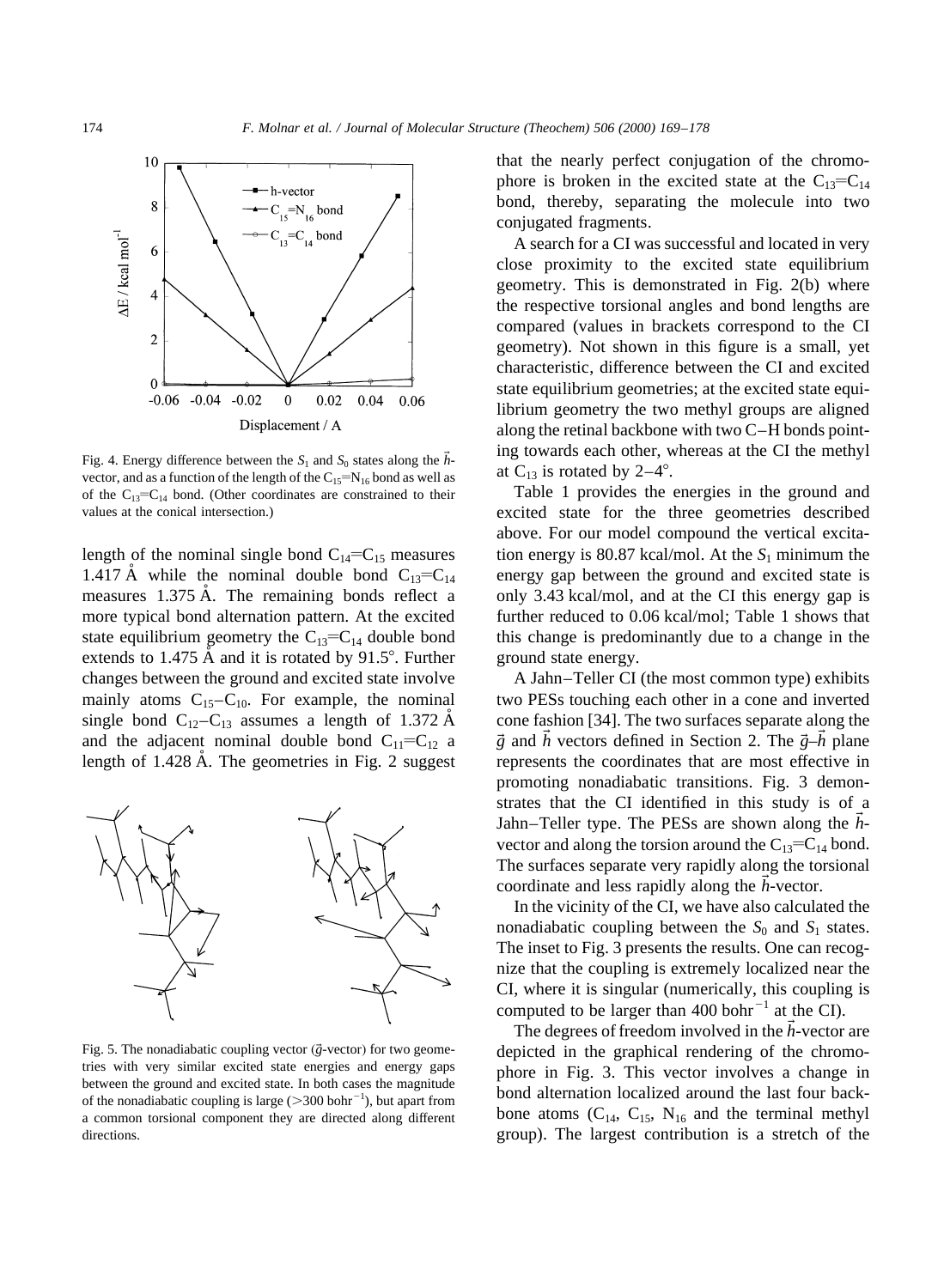

Fig. 6. Difference in charges of the left and right retinal analog fragments (computed using the Mulliken populations for the SA- $CASSCF(10,10)/6-31G^*$  wavefunction) on the ground (full line) and first excited (dashed line) electronic state as a function of displacement along the  $\bar{h}$ -vector at two C<sub>13</sub>=C<sub>14</sub> torsional angles: 90° and 62° (upper and lower panels, respectively). (All other coordinates are constrained to their values at the conical intersection.) The inset illustrates the retinal analog and defines the right and left fragments: all atoms left of (and including)  $C_{14}$  belong to the left fragment whereas all atoms to the right of (and including)  $C_{13}$  belong to the right fragment.

 $C_{15}$ =N<sub>16</sub> bond, the two next largest contributions are from the contractions of the  $C_{14}=C_{15}$  and N<sub>16</sub>-methyl bonds. A cut of the energy surfaces along the *h*-vector is presented in Fig. 4. This figure also shows cuts along the  $C_{15}=N_{16}$  and  $C_{13}=C_{14}$  bond stretches. The behavior shown is surprising. Given the strong dependence of the PESs on the torsion around the  $C_{13}=C_{14}$ bond one would have expected the  $C_{13}$ =  $C_{14}$  bond

stretch to have a stronger effect than the  $C_{15}=N_{16}$ bond stretch. However, it is the latter bond stretch that induces a fast separation of the two PESs.

We also investigated the variation of  $\vec{g}$ -vector in the vicinity of the CI. As shown in Fig. 5 that conform the  $\vec{g}$ -vector at the CI and at a nearby point with similar energy and large nonadiabatic coupling, the  $\vec{g}$ -vector exhibits a strong change. In fact, apart from the common torsional component, the two vectors in Fig. 5 bear little resemblance. This behavior presumably reflects the strong curvature of the CI seam, but may also be partially due to numerical errors associated with the singular behavior of the nonadiabatic coupling at the CI.

The protonated Schiff base compound investigated (see Fig. 1) carries a net positive charge. In a wellconjugated system, one expects this charge to be distributed evenly over the compound. However, at the CI the conjugation is broken at the  $C_{13}=C_{14}$ bond due to a near  $90^{\circ}$  twist. We have investigated the distribution of the positive charge in the retinal analog by determining the difference  $\Delta q$  of the total Mulliken charges to the left and right of the center of the C<sub>13</sub>=C<sub>14</sub> bond. Fig. 6 shows  $\Delta q$  in the ground and excited state as a function of displacement along the  $h$ -vector for the two torsional angles (90 $^{\circ}$  and 62 $^{\circ}$ ). At the CI, the positive charge is completely delocalized in both ground and excited states. Small displacements along the  $\vec{h}$ -vector cause the hole to localize on one side of the 90 $^{\circ}$  twisted C<sub>13</sub>=C<sub>14</sub> bond. When the torsion angle is more nearly planar  $(62^{\circ}$  shown), the delocalization of the hole becomes less sensitive to the displacement of the *h*-vector. This suggests that a diabatic representation corresponding to this CI in the retinal molecule should focus on the two diabatic states corresponding to localization of the positive hole to the right or left of the  $C_{13}=C_{14}$  bond.

# **4. Discussion**

The results of our investigation suggest the following scenario for the photoreaction of the protonated Schiff base of retinal: following vertical excitation of the ground state equilibrium to the excited state the system moves out of the Franck–Condon region to the minimum of the excited state potential. This minimum is close to a CI that furnishes a gateway back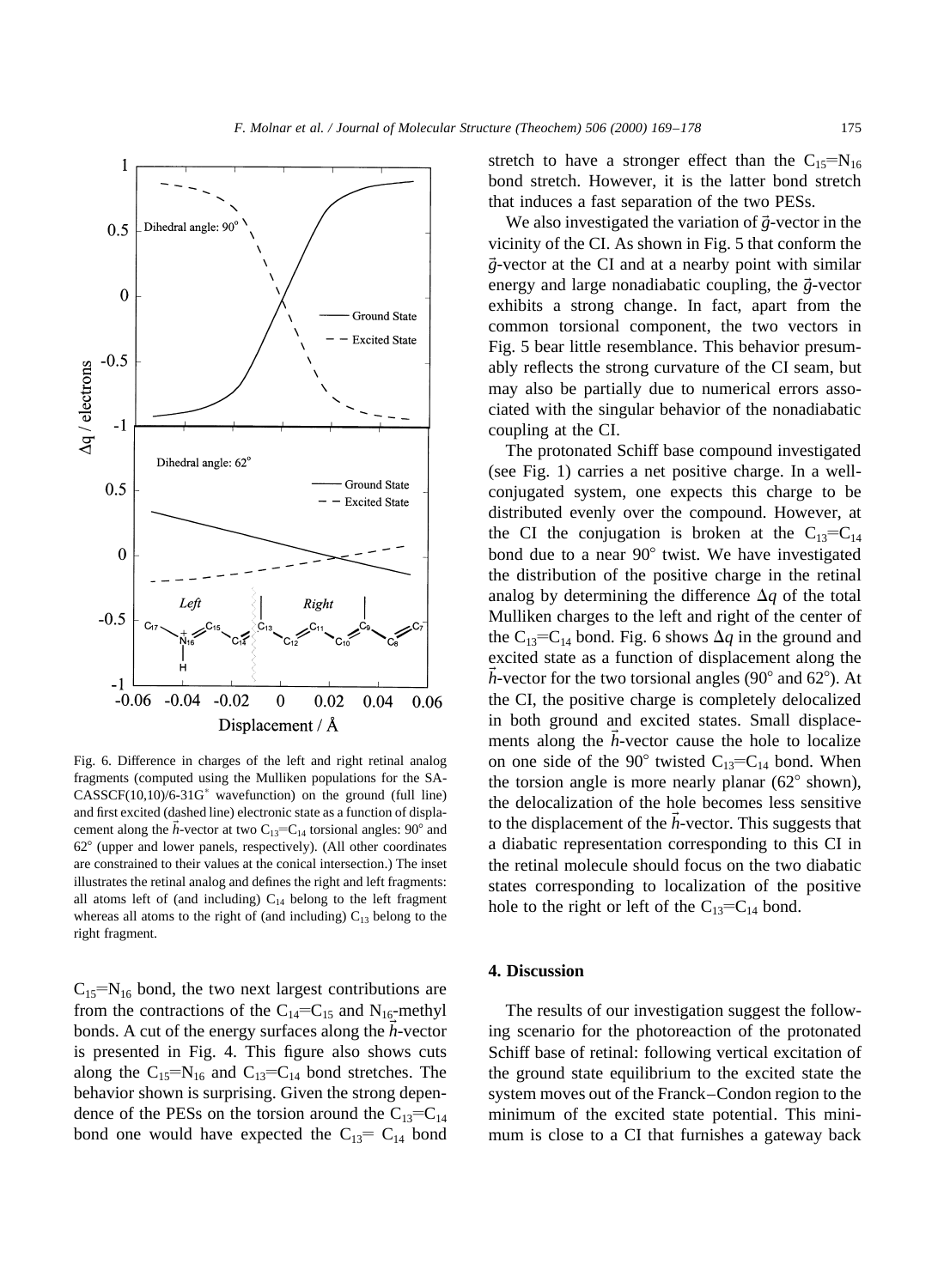to the ground state potential energy surface. On this surface the system reaches either the isomerized state (13-*cis*) or the all-*trans* state. The CI which we have found is not exactly at a 90 $^{\circ}$  twist around the C<sub>13</sub>=C<sub>14</sub> bond, implying a small preference for conversion back to the all-*trans* state. However, the deviation from a  $90^{\circ}$  torsion is small—the CI exhibits a  $92^{\circ}$ torsion. Hence the preference is expected to be quite minor and could easily be altered by the protein environment.

The motion from the Franck–Condon region to the excited state minimum involves torsion as well as bond stretch motion as indicated in Fig. 2. First, the initial motion changes the length of several backbone bonds, as has also been suggested in previous investigations [23,24] of an 11-*cis* retinal analog; this is followed by torsion towards a ca.  $90^\circ$  twist. Once the chromophore has arrived at the excited state minimum, the CI is reached rapidly through a slight rotation of the methyl group at  $C_{13}$ .

At the CI, the nonadiabatic coupling is singular, leading to efficient internal conversion back to the ground state. The coordinates which are expected to be most effective in promoting this conversion are  $C_{15}=N_{16}$  stretch and  $C_{13}=C_{14}$  torsion, as suggested by the directions of the  $\vec{g}$ - and  $\vec{h}$ -vectors. The direction of the nonadiabatic coupling vector  $(\vec{h})$  is surprising in that it involves a dominant  $C_{15}=N_{16}$  stretch and only a small  $C_{13}=C_{14}$  stretch. Since overall both single and double bonds are displaced from their ground state equilibrium position at the CI, and neither one of them is involved in the direction of the nonadiabatic coupling vectors, one expects the ground state product (13-*cis*) and educt (all-*trans*) to be formed in a vibrationally excited state. (In this respect one should note that upon excitation the largest change in internuclear distance occurs at the  $C_{13}=C_{14}$  bond which stretches from 1.375 to 1.475  $\AA$ .) The surface crossing process requires an adequate quantum mechanical description of the nuclear motion, e.g. as suggested in [8,35], and will be the subject of future investigations.

A long standing question in the field of polyene photochemistry has been the selection of the bond undergoing isomerization. The present investigation has not addressed this point directly, focusing instead solely on the CI which is most relevant to the all $trans \rightarrow 13-cis$  photoisomerization in bR. It is quite likely that there are other CIs corresponding to isomerization about different  $C=C$  bonds, e.g. about the  $C_{11} = C_{12}$  bond. An understanding of the bond selectivity and, in particular, of the difference between photoproducts in solution and in bR [36–38] will require investigation of alternative CIs. In the present study, we did not find a barrier separating the Franck– Condon region from the excited state minimum, but cannot say with certainty that one does not exist. In particular, our procedure could easily miss a barrier of  $600 \text{ cm}^{-1}$  as suggested by time-resolved studies of retinal photoisomerization in solution [39]. It is of great interest to understand how the protein environment can affect such a barrier and, hence, bond selectivity.

## **Acknowledgements**

This work was supported by the National Institutes of Health (NIH PHS 5 P41 RR05969), the National Science Foundation (BIR-9318159, BIR94- 23827EQ), the MAC 93S028 computer-time grant and the Roy J. Carver Charitable Trust. T.J.M. is grateful to the NSF, Research Corporation, Beckman Foundation, and Sloan Foundation for their support through a Career Award, Research Innovation Award, Beckman Young Investigator Award, and a Sloan Fellowship, respectively.

#### **References**

- [1] R.R. Birge, Photophysics and molecular electronic applications of the rhodopsins, Annu. Rev. Phys. Chem. 41 (1990) 683–733.
- [2] R.A. Mathies, S.W. Lin, J.B. Ames, W.T. Pollard, From femtoseconds to biology: mechanism of bacteriorhodopsin's light-driven proton pump, Annu. Rev. Biochem. Bioeng. 20 (1991) 491–518.
- [3] T. Ebrey, Light energy transduction in bacteriorhodopsin, in: M. Jacobson (Ed.), Thermodynamics of Membranes, Receptors and Channels, CRC, New York, 1993, p. 353–387.
- [4] J. Lanyi, Bacteriorhodopsin as a model for proton pumps, Nature 375 (1995) 461–463.
- [5] K. Schulten, W. Humphrey, I. Logunov, M. Sheves, Dong Xu, Molecular dynamics studies of bacteriorhodopsin's photocycles, Isr. J. Chem. 35 (1995) 447–464.
- [6] H. Belrhali, P. Nollert, A. Royant, C. Menzel, J.P. Rosenbusch, E.M. Landau, E. Pebay-Peyroula, Protein, lipid and water organization in bacteriorhodopsin crystals: a molecular view of the purple membrane at 1.9 Å resolution, Structure 7 (1999) 909–917.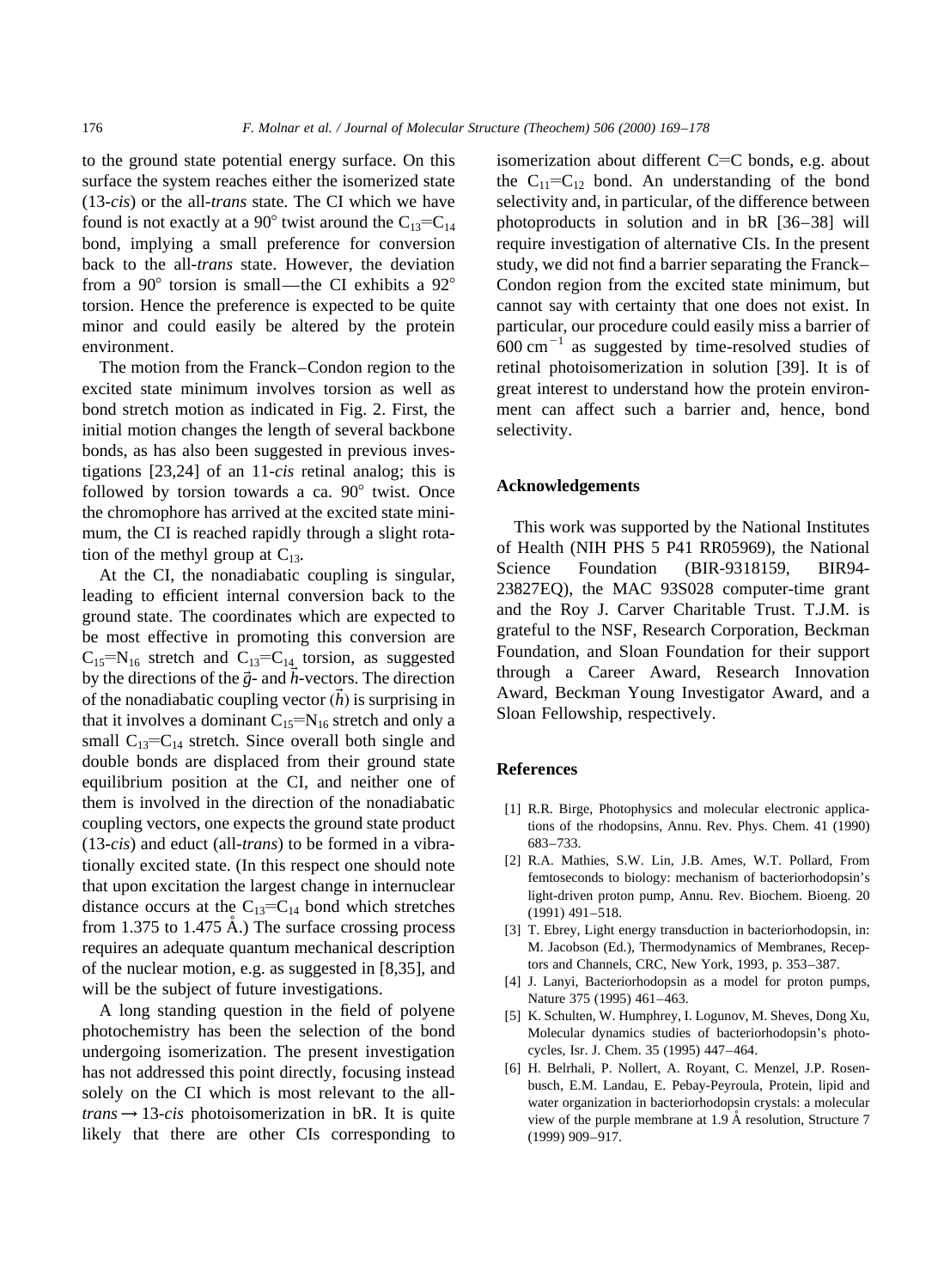- [7] H. Lücke, B. Schobert, H.T. Richter, J.P. Cartailler, J.K. Lanyi, Structure of bacteriorhodopsin at 1.55 Å resolution, J. Mol. Biol. 291 (1999) 899–911.
- [8] M. Ben-Nun, F. Molnar, Hui Lu, J.C. Phillips, T.J. Martínez, K. Schulten, Quantum dynamics of retinal's femtosecond photoisomerization in bacteriorhodopsin, Faraday Discussions, No. 110, December, Faraday Publications, 1998 (pp. 447–462).
- [9] W. Humphrey, I. Logunov, K. Schulten, M. Sheves, Molecular dynamics study of bacteriorhodopsin and artificial pigments, Biochemistry 33 (1994) 3668–3678.
- [10] W. Humphrey, Dong Xu, M. Sheves, K. Schulten, Molecular dynamics study of the early intermediates in the bacteriorhodopsin photocycle, J. Phys. Chem. 99 (1995) 14 549–14 560.
- [11] I. Logunov, W. Humphrey, K. Schulten, M. Sheves, Molecular dynamics study of the 13-*cis* form  $(bR_{548})$  of bacteriorhodopsin and its photocycle, Biophys. J. 68 (1995) 1270–1282.
- [12] Dong Xu, M. Sheves, K. Schulten, Molecular dynamics study of the M412 intermediate of bacteriorhodopsin, Biophys. J. 69 (6) (1995) 2745–2760.
- [13] Dong Xu, C. Martin, K. Schulten, Molecular dynamics study of early picosecond events in the bacteriorhodopsin photocycle: Dielectric response, vibrational cooling and the J, K intermediates, Biophys. J. 70 (1) (1996) 453–460.
- [14] W. Humphrey, E. Bamberg, K. Schulten, Photoproducts of bacteriorhodopsin mutants: a molecular dynamics study, Biophys. J. 72 (1997) 1347–1356.
- [15] E. Tajkhorshid, J. Baudry, K. Schulten, S. Suhai, Molecular dynamics study of the nature and origin of retinal's twisted structure in bacteriorhodopsin, Biophys. J. 78 (2000) 683– 693.
- [16] W. Humphrey, H. Lu, I. Logunov, H.J. Werner, K. Schulten, Three electronic state model of the primary phototransformation of bacteriorhodopsin, Biophys. J. 75 (1998) 1689–1699.
- [17] K.C. Hasson, Feng Gai, P.A Anfinrud, The photoisomerization of retinal in bacteriorhodopsin: experimental evidence for a three-state model, Proc. Natl. Acad. Sci., USA 93 (1996) 15 124–15 129.
- [18] Feng Gai, K.C. Hasson, J.C. McDonald, P.A. Anfinrud, Chemical dynamics in proteins: the photoisomerization of retinal in bacteriorhodopsin, Science 279 (1998) 1886–1891.
- [19] I. Rousso, E. Khachatryan, Y. Gat, I. Brodski, M. Ottolenghi, M. Sheves, A. Lewis, Microsecond atomic force sensing of protein conformational dynamics: implications for the primary light-induced events in bacteriorhodopsin, Proc. Natl. Acad. Sci., USA 94 (1997) 7397–7941.
- [20] T. Ye, N. Friedman, Y. Gat, G.H. Atkinson, M. Sheves, M. Ottolenghi, S. Ruhman, On the nature of the primary lightinduced events in bacteriorhodopsin: ultrafast spectroscopy of native and  $C_{13} = C_{14}$  locked pigments, J. Phys. Chem. 103B (1999) 5122–5130.
- [21] L. Song, M.A. El-Sayed, Primary step in bacteriorhodopsin photosynthesis: bond stretch rather than angle twist of its

retinal excited-state structure, J. Am. Chem. Soc. 120 (34) (1998) 8889–8890.

- [22] T. Vreven, F. Bernardi, M. Garavelli, M. Olivucci, M.A. Robb, H.B. Schlegel, Ab initio photoisomerization dynamics of a simple retinal chromophore model, J. Am. Chem. Soc. 119 (1997) 12 687–12 688.
- [23] M. Garavelli, P. Celani, F. Bernardi, M.A. Robb, M. Olivucci, The  $C_6H_5NH_2^+$  protonated Shiff base: an ab initio minimal model for retinal photoisomerization, J. Am. Chem. Soc. 119 (1997) 6891–6897.
- [24] M. Garavelli, T. Vreven, P. Celani, F. Bernardi, M.A. Robb, M. Olivucci, Photoisomerization path for a retinal chromophore model: the nonatetraeniminium cation, J. Am. Chem. Soc. 120 (1998) 1285–1288.
- [25] V. Bonacic-Koutecky, K. Schoffel, J. Michl, Critically heterosymmetric biradicaloid geometries of the protonated Schiff bases, Theor. Chim. Acta 72 (1987) 459–474.
- [26] M. Klessinger, J. Michl, Excited States and Photochemistry of Organic Molecules, VCH, New York, 1995.
- [27] B.O. Roos, The complete active space self-consistent field method and its applications in electronic structure calculations, in: K.P. Lawley (Ed.), Advances in Chemical Physics; Ab Initio Methods in Quantum Chemistry-II, Wiley, New York, 1987, pp. 399–445.
- [28] B.O. Roos, Theoretical studies of electronically excited states of molecular systems using multiconfigurational perturbation theory, Acc. Chem. Res. 32 (1999) 137–144.
- [29] R.A. Poirier, A. Yadav, P.R. Surjan, Preliminary ab initio investigation of retinal analogs, J. Mol. Struct. (Theochem) 167 (1988) 321–329.
- [30] H.-J. Werner, P.J. Knowles, with contributions from R.D. Amos, A. Berning, D.L. Cooper, M.J.O. Deegan, A.J. Dobbyn, F. Eckert, C. Hampel, T. Leininger, R. Lindh, A.W. Lloyd, W. Meyer, M.E. Mura, A. Nicklass, P. Palmieri, K. Peterson, R. Pitzer, P. Pulay, G. Rauhut, M. Schütz, H. Stool, A.J. Stone, T. Thorsteinsson, molpro—ab initio programs.
- [31] H.-J. Werner, P.J. Knowles, Second order multiconfiguration SCF procedure with optimum convergence, J. Chem. Phys. 82 (1985) 5053–5063.
- [32] P.J. Knowles, H.-J. Werner, An efficient second-order MC SCF method for long configuration expansions, Chem. Phys. Lett. 115 (1985) 259–267.
- [33] D.R. Yarkony, Diabolic conical intersections, Rev. Mod. Phys. 68 (1997) 985–1013.
- [34] D.R. Yarkony, Conical intersections: diabolic and often misunderstood, Acc. Chem. Res. 31 (1998) 511–518.
- [35] M. Ben-Nun, T.J. Martínez, Validation of the multiple spawning method for nonadiabatic dynamics in a multidimensional model problem, J. Chem. Phys. 108 (1998) 7244–7257.
- [36] K.A. Freedman, R.S. Becker, Comparative investigation of the photoisomerization of the protonated and unprotonated *n*-butylamine Schiff bases of 9-*cis*–11-*cis*, and all*trans*-retinals, J. Am. Chem. Soc. 108 (1986) 1245– 1251.
- [37] Y. Koyama, K. Kubo, M. Komori, H. Yasuda, Y. Mukai,